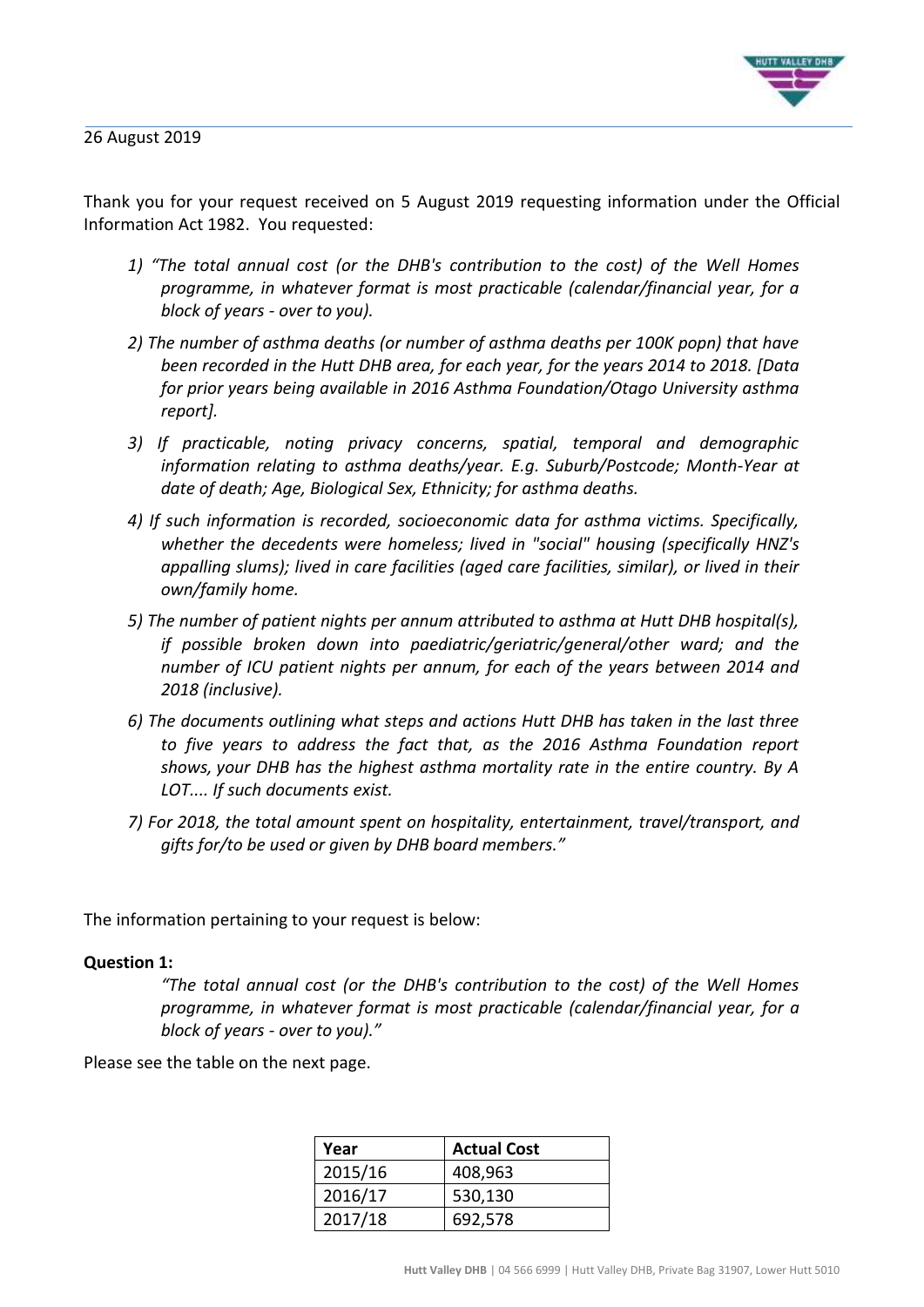| 2018/19 | 613,738 |
|---------|---------|
|---------|---------|

# **Question 2:**

*"The number of asthma deaths (or number of asthma deaths per 100K popn) that have been recorded in the Hutt DHB area, for each year, for the years 2014 to 2018. [Data for prior years being available in 2016 Asthma Foundation/Otago University asthma report]. "*

The DHB does not have access to deaths for DHB residents for asthma as cause of death for all age groups. We do have Amenable Mortality data, which includes certain causes of death for the age group 0-74 at any location or hospital. This information is from the most recent Ministry of Health (MoH) Amenable Mortality DHB Condition report with data for 2010-2015. There is usually a 2-3 year lag in mortality data due to the usual processes to confirm causes of death. We also looked at Hutt hospital data for 2014-2018 for deaths caused by asthma for all age groups. See next tab for copy of relevant tables and graphs from Asthma Foundation report referenced in OIA request.

The number of Amenable Mortalities due to Asthma for Hutt Residents (0-74 year of age) by Year of Death at any Location including any Hospital:

## 1 **Annual Average number of deaths due to asthma in 2014-2015**

0.74 Raw rate per 100,000 aged 0-74 yrs

135630 Hutt population in 2015 age 0-74 yrs

| Mortality                                                  | 2010        | 2011        | 2012 | 2013 | 2014        | 2015 | 5<br>year<br>total | % of 5 year<br>total<br>mortalities | Annual<br>Average<br>2014-<br>2015 |
|------------------------------------------------------------|-------------|-------------|------|------|-------------|------|--------------------|-------------------------------------|------------------------------------|
| Asthma                                                     | $\mathbf 0$ | $\mathbf 0$ | 1    | 3    | $\mathbf 0$ |      | 6                  | 1%                                  | ᅩ                                  |
| <b>Total Hutt</b><br><b>DHB</b><br>mortalities<br>per year | 159         | 172         | 170  | 174  | 164         | 183  | 1022               |                                     |                                    |

Asthma is ranked the 17th amenable cause of mortality at HVDHB from 2010-2015 **Hutt Hospital Data 2014-2018:** 

**No deaths in Hutt Hospital from Asthma between 2014-2018 for all age groups.**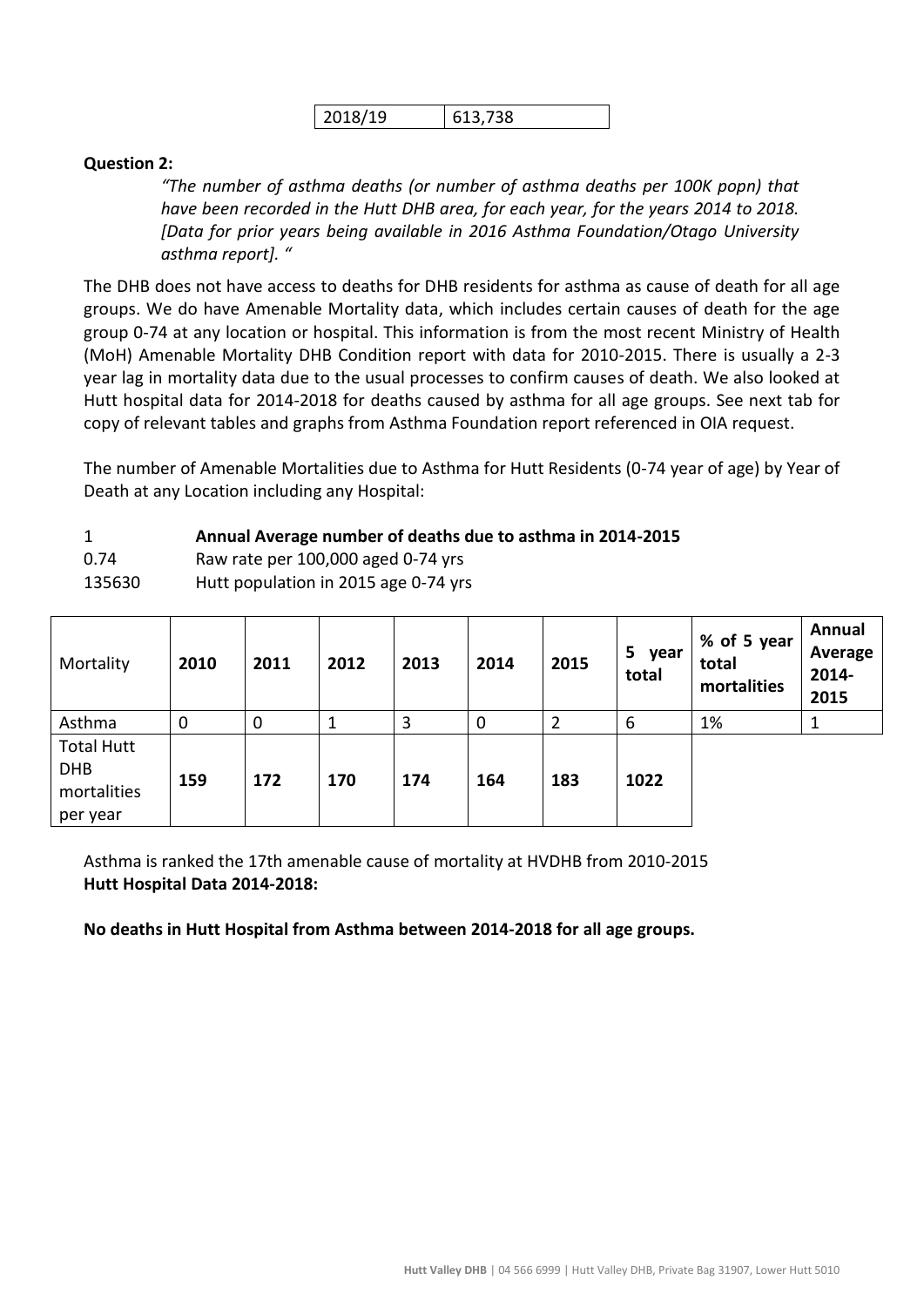Figure 20. Asthma deaths per 100,000 people per year, by DHB, 2008-2013, age-adjusted

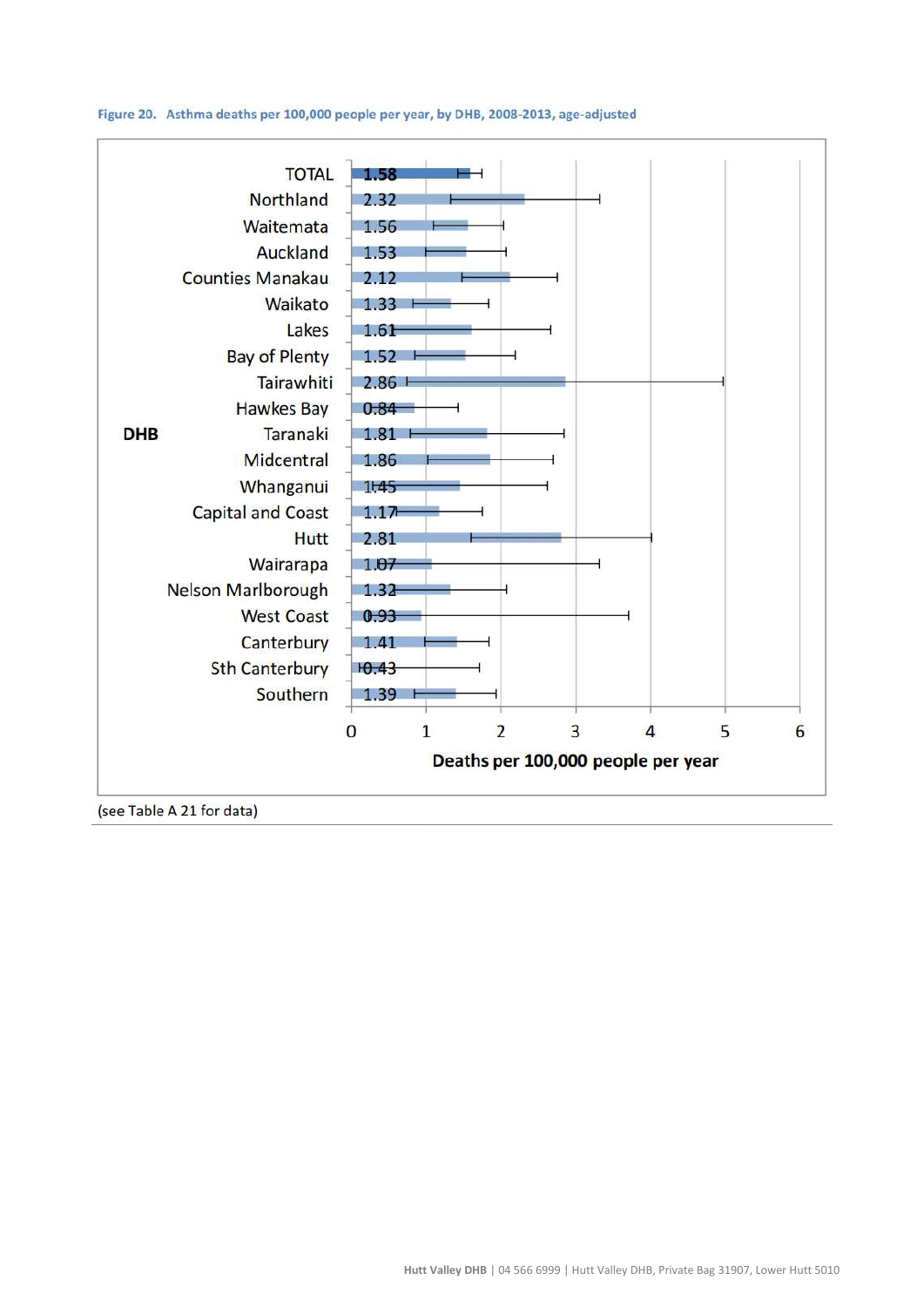| <b>DHB</b>              | n              | Rate (raw) | Rate<br>(age adj'd) | 95%CI         |  |
|-------------------------|----------------|------------|---------------------|---------------|--|
| Northland               | 21             | 2.36       | 2.32                | $(1.3 - 3.2)$ |  |
| Waltemata               | 43             | 1.42       | 1.56                | $(0.9-1.8)$   |  |
| Auckland                | 32             | 1.27       | 1.53                | $(0.9-1.9)$   |  |
| <b>Counties Manakau</b> | 44             | 1.63       | 2.12                | $(1.6-3)$     |  |
| Walkato                 | 27             | 1.29       | 1.33                | $(0.8-1.7)$   |  |
| Lakes                   | 9              | 1.53       | 1.61                | $(1.3-4)$     |  |
| Bay of Plenty           | 20             | 1.66       | 1.52                | $(1.4-3)$     |  |
| Tairawhiti              | 7              | 2.65       | 2.86                | $(2 - 7.4)$   |  |
| <b>Hawkes Bay</b>       | 8              | 0.89       | 0.84                | $(0.5 - 1.8)$ |  |
| Taranaki                | 12             | 1.87       | 1.81                | $(0.7 - 2.8)$ |  |
| Midcentral              | 19             | 1.97       | 1.86                | $(1.2 - 2.9)$ |  |
| Whanganui               | 6              | 1.63       | 1.45                | $(0.3 - 2.7)$ |  |
| Capital and Coast       | 16             | 0.97       | 1.17                | $(0.6 - 1.8)$ |  |
| Hutt                    | 21             | 2.55       | 2.81                | $(1.2 - 3.2)$ |  |
| Wairarapa               | 3              | 1.25       | 1.07                | $(0.3 - 3.2)$ |  |
| Nelson Marlborough      | 12             | 1.50       | 1.32                | $(0.7 - 2.4)$ |  |
| West Coast              | 2              | 1.05       | 0.93                | $(0.5 - 4.4)$ |  |
| Canterbury              | 42             | 1.48       | 1.41                | $(0.9-1.8)$   |  |
| <b>Sth Canterbury</b>   | $\overline{2}$ | 0.61       | 0.43                | $(0-1.5)$     |  |
| Southern                | 25             | 1.43       | 1.39                | $(0.4 - 1.3)$ |  |

#### Table A 21. Asthma mortality rates by DHB, 2008-2013.

## **Question 3:**

*"If practicable, noting privacy concerns, spatial, temporal and demographic information relating to asthma deaths/year. E.g. Suburb/Postcode; Month-Year at date of death; Age, Biological Sex, Ethnicity; for asthma deaths."*

We do not have patient level detail in the Amenable Mortality data from the MoH.

#### **Question 4:**

*"If such information is recorded, socioeconomic data for asthma victims. Specifically, whether the decedents were homeless; lived in "social" housing (specifically HNZ's appalling slums); lived in care facilities (aged care facilities, similar), or lived in their own/family home."*

We do not have patient level detail in the Amenable Mortality data from the MoH.

#### **Question 5:**

*"The number of patient nights per annum attributed to asthma at Hutt DHB hospital(s), if possible broken down into paediatric/geriatric/general/other ward; and the number of ICU patient nights per annum, for each of the years between 2014 and 2018 (inclusive)."*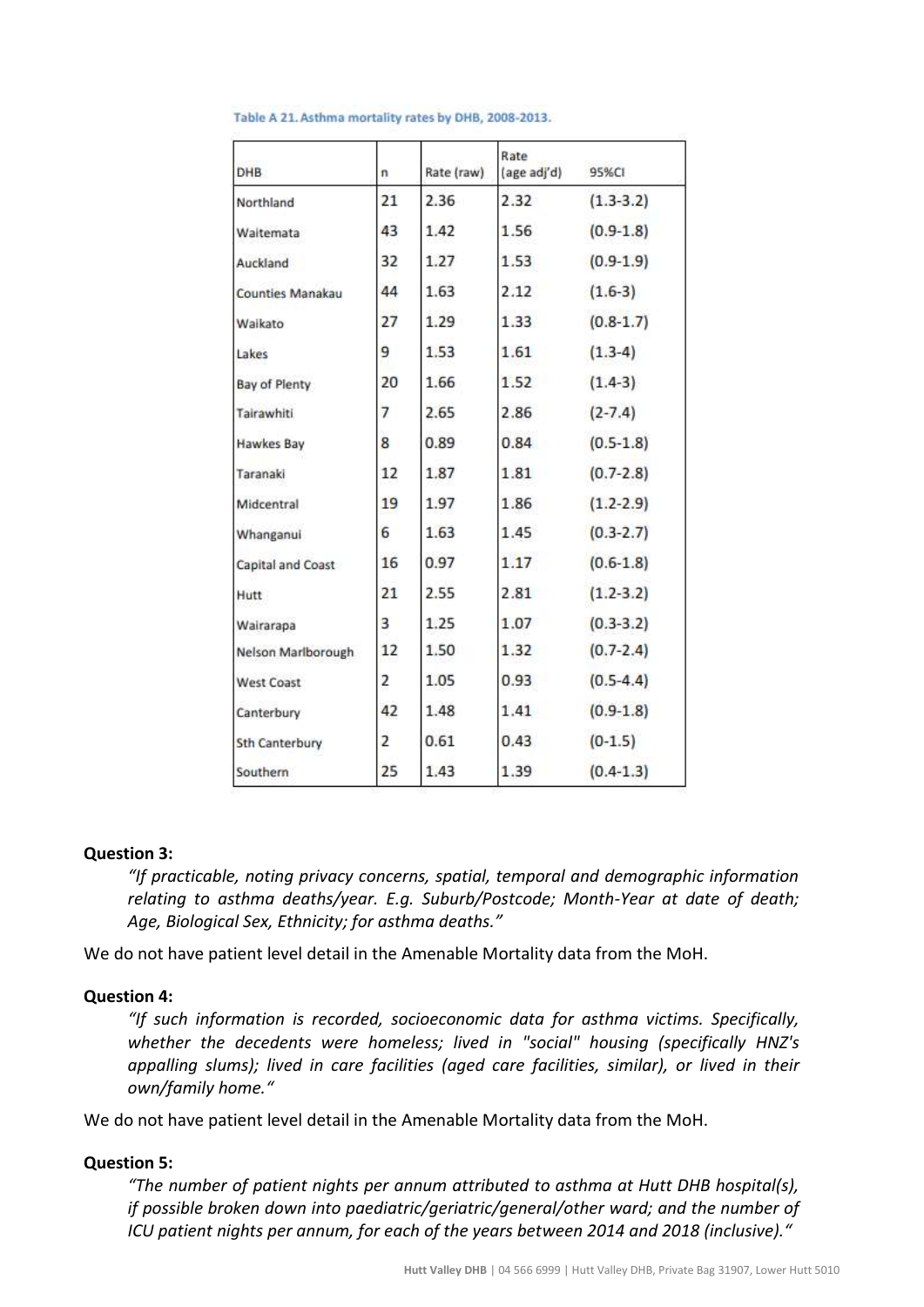| <b>Midnight Census</b>                           |                           |                |              |      |                |                |
|--------------------------------------------------|---------------------------|----------------|--------------|------|----------------|----------------|
| Ward Bed Type                                    | <b>Primary Diagnosis</b>  | 2014           | 2015         | 2016 | 2017           | 2018           |
| <b>Cardiology Beds</b><br>Asthma, unspecified    |                           | $\overline{2}$ |              |      | 13             |                |
|                                                  | <b>Status asthmaticus</b> | 3              |              |      |                |                |
| <b>Beds</b><br>Cardiology                        |                           |                |              |      |                |                |
| <b>Total</b>                                     |                           | 5              |              |      | 13             |                |
| <b>Emergency Beds</b>                            | Asthma, unspecified       | 15             | 9            | 14   | 23             | 14             |
|                                                  | <b>Status asthmaticus</b> |                |              |      | 1              |                |
| <b>Beds</b><br><b>Emergency</b>                  |                           |                |              |      |                |                |
| <b>Total</b>                                     |                           | 15             | 9            | 14   | 24             | 14             |
| <b>Intensive Care Beds</b>                       | Asthma, unspecified       | 10             | 17           | 14   | 34             | 24             |
|                                                  | Nonallergic asthma        |                |              | 1    |                |                |
|                                                  | <b>Status asthmaticus</b> | 22             | 11           | 8    | 9              | $\overline{2}$ |
| <b>Intensive Care Beds</b>                       |                           |                |              |      |                |                |
| <b>Total</b>                                     |                           | 32             | 28           | 23   | 43             | 26             |
| <b>MAPU Beds</b>                                 | Asthma, unspecified       | 111            | 75           | 72   | 83             | 49             |
|                                                  | Predominantly allergic    |                |              |      |                |                |
|                                                  | asthma                    | $\mathbf{1}$   |              |      | 3              |                |
|                                                  | <b>Status asthmaticus</b> |                | $\mathbf{1}$ |      | $\overline{2}$ |                |
| <b>MAPU Beds Total</b>                           |                           | 112            | 76           | 72   | 88             | 49             |
| <b>Medical Beds</b>                              | Asthma, unspecified       | 167            | 80           | 119  | 164            | 149            |
|                                                  | <b>Status asthmaticus</b> | 101            | 147          | 13   | 98             | $\mathbf{1}$   |
| <b>Medical Beds Total</b>                        |                           | 268            | 227          | 132  | 262            | 150            |
| <b>Paediatric Beds</b>                           | Asthma, unspecified       | 109            | 126          | 134  | 136            | 110            |
|                                                  | Predominantly allergic    |                |              |      |                |                |
|                                                  | asthma                    |                | $\mathbf{1}$ |      |                |                |
|                                                  | Status asthmaticus        | 18             | 6            | 13   | 5              | 10             |
| <b>Paediatric</b><br><b>Beds</b><br><b>Total</b> |                           | 127            | 133          | 147  | 141            | 120            |
| <b>Surgical Beds</b>                             | Asthma, unspecified       | 6              | 10           |      | 6              |                |
| <b>Surgical Beds Total</b>                       |                           | 6              | 10           |      | 6              |                |
| <b>Grand Total</b>                               |                           | 565            | 483          | 388  | 577            | 359            |

# **Question 6:**

*"The documents outlining what steps and actions Hutt DHB has taken in the last three to five years to address the fact that, as the 2016 Asthma Foundation report shows, your DHB has the highest asthma mortality rate in the entire country. By A LOT.... If such documents exist. "*

We do not have a document that we can provide that contains the combined actions, however these are listed below:

- Provision of Nurse Practitioner clinics at Kokiri Marae.
- Respiratory Clinical Nurse Specialist working with practice nurses at Naenae to upskill in respiratory conditions.
- Nurse Practitioner and Senior Medical Officer are on Pharmac committee looking at types of inhalers that should be available, and health literacy issues around these.